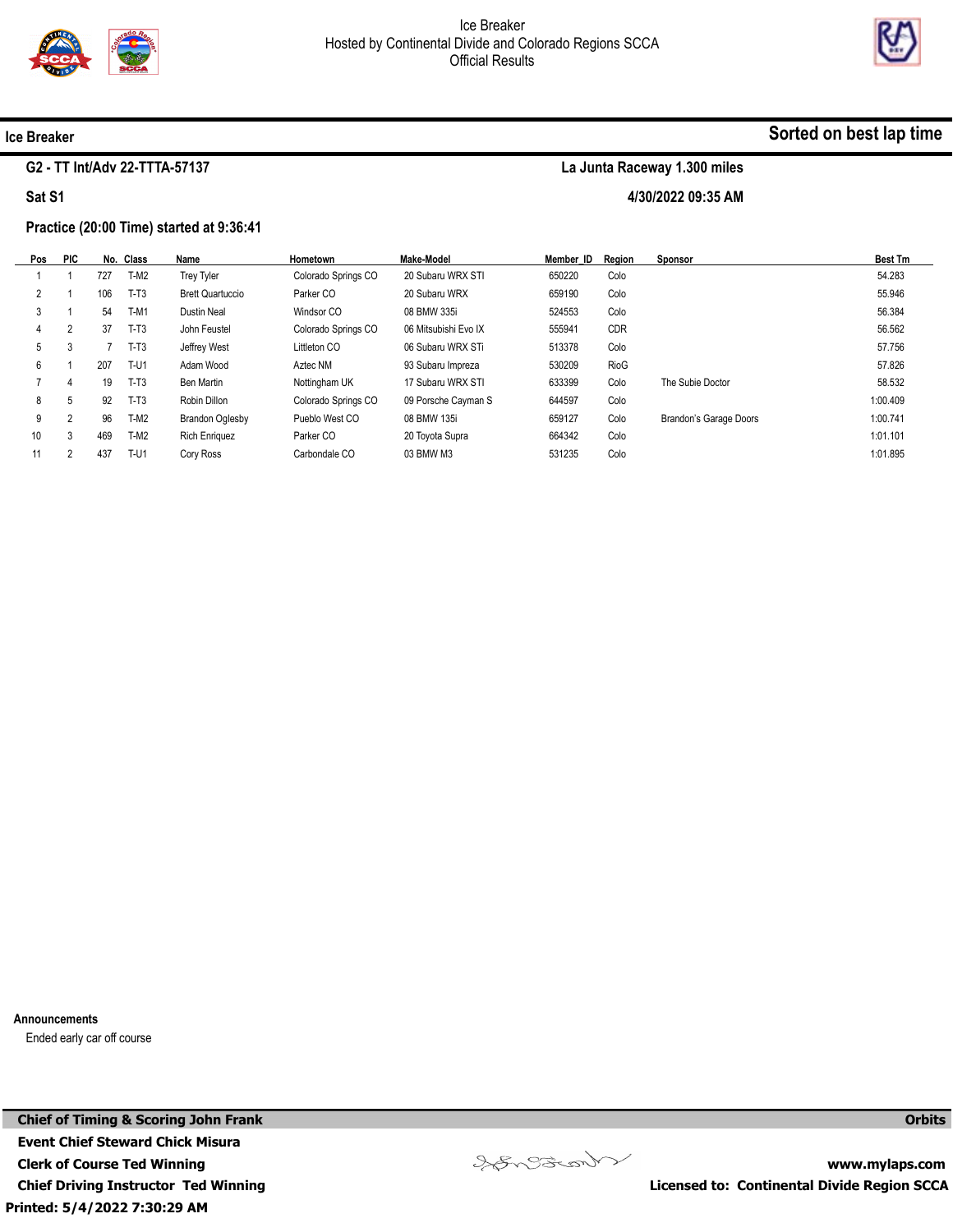



#### Ice Breaker

#### G2 - TT Int/Adv 22-TTTA-57137

Sat S2

#### Practice (20:00 Time) started at 14:16:01

| Pos | <b>PIC</b>     |     | No. Class | Name                    | Hometown            | Make-Model           | Member ID | Reaion | <b>Sponsor</b>         | <b>Best Tm</b> |
|-----|----------------|-----|-----------|-------------------------|---------------------|----------------------|-----------|--------|------------------------|----------------|
|     |                | 727 | $T-M2$    | <b>Trey Tyler</b>       | Colorado Springs CO | 20 Subaru WRX STI    | 650220    | Colo   |                        | 54.088         |
|     |                | 437 | $T-U1$    | Cory Ross               | Carbondale CO       | 03 BMW M3            | 531235    | Colo   |                        | 54.550         |
|     |                | 106 | $T-T3$    | <b>Brett Quartuccio</b> | Parker CO           | 20 Subaru WRX        | 659190    | Colo   |                        | 55.458         |
| 4   |                | 303 |           | Ryan                    |                     |                      |           |        |                        | 55.782         |
| 5   | 2              | 37  | $T-T3$    | John Feustel            | Colorado Springs CO | 06 Mitsubishi Evo IX | 555941    | CDR    |                        | 56.002         |
| 6   |                | 54  | $T-M1$    | <b>Dustin Neal</b>      | Windsor CO          | 08 BMW 335i          | 524553    | Colo   |                        | 56.194         |
|     | 3              |     | $T-T3$    | Jeffrey West            | Littleton CO        | 06 Subaru WRX STi    | 513378    | Colo   |                        | 57.150         |
| 8   | 4              | 19  | $T-T3$    | Ben Martin              | Nottingham UK       | 17 Subaru WRX STI    | 633399    | Colo   | The Subie Doctor       | 57.924         |
| 9   | 2              | 207 | $T-U1$    | Adam Wood               | Aztec NM            | 93 Subaru Impreza    | 530209    | RioG   |                        | 59.425         |
| 10  | $\overline{2}$ | 469 | $T-M2$    | <b>Rich Enriquez</b>    | Parker CO           | 20 Toyota Supra      | 664342    | Colo   |                        | 59.702         |
| 11  | 5              | 92  | $T-T3$    | Robin Dillon            | Colorado Springs CO | 09 Porsche Cayman S  | 644597    | Colo   |                        | 1:00.665       |
| 12  | 3              | 96  | $T-M2$    | <b>Brandon Oglesby</b>  | Pueblo West CO      | 08 BMW 135i          | 659127    | Colo   | Brandon's Garage Doors | 1:31.447       |



www.mylaps.com Licensed to: Continental Divide Region SCCA

**Orbits** 

## Sorted on best lap time

La Junta Raceway 1.300 miles 4/30/2022 02:10 PM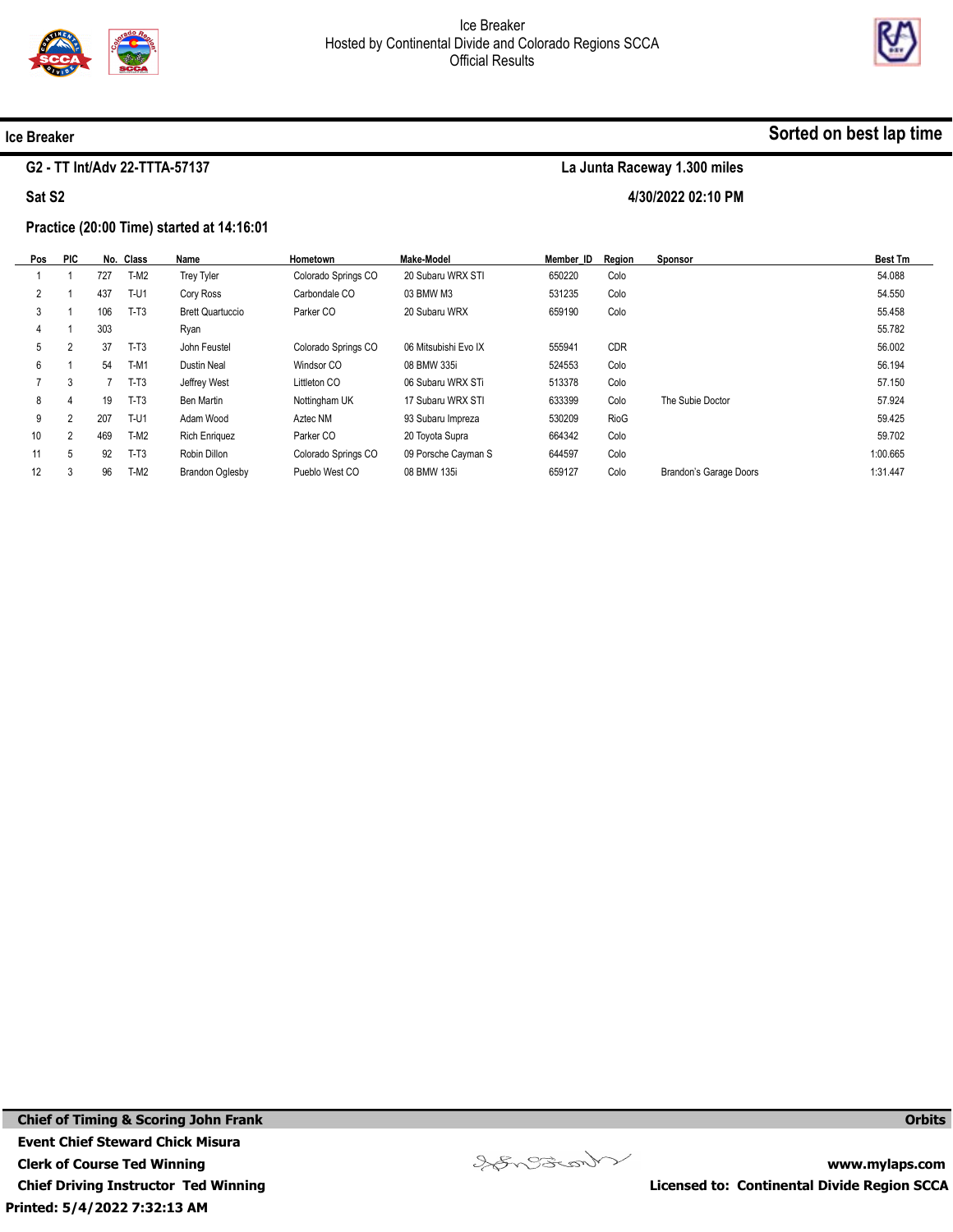



#### Ice Breaker

#### G2 - TT Int/Adv 22-TTTA-57137

Sat S3

#### Practice (20:00 Time) started at 16:26:09

| Pos            | <b>PIC</b>     |     | No. Class   | Name                    | Hometown            | Make-Model           | Member ID | Reaion     | Sponsor                | <b>Best Tm</b> |
|----------------|----------------|-----|-------------|-------------------------|---------------------|----------------------|-----------|------------|------------------------|----------------|
|                |                | 437 | T-U1        | Cory Ross               | Carbondale CO       | 03 BMW M3            | 531235    | Colo       |                        | 54.517         |
| $\overline{2}$ |                | 106 | $T-T3$      | <b>Brett Quartuccio</b> | Parker CO           | 20 Subaru WRX        | 659190    | Colo       |                        | 55.206         |
| 3              | $\overline{2}$ | 37  | $T-T3$      | John Feustel            | Colorado Springs CO | 06 Mitsubishi Evo IX | 555941    | <b>CDR</b> |                        | 55.872         |
| 4              |                | 96  | $T-M2$      | <b>Brandon Oglesby</b>  | Pueblo West CO      | 08 BMW 135i          | 659127    | Colo       | Brandon's Garage Doors | 56.928         |
| 5              | 3              |     | $T-T3$      | Jeffrey West            | Littleton CO        | 06 Subaru WRX STi    | 513378    | Colo       |                        | 57.070         |
| 6              | 4              | 19  | $T-T3$      | Ben Martin              | Nottingham UK       | 17 Subaru WRX STI    | 633399    | Colo       | The Subie Doctor       | 57.471         |
|                | $\overline{2}$ | 207 | <b>T-U1</b> | Adam Wood               | Aztec NM            | 93 Subaru Impreza    | 530209    | RioG       |                        | 57.958         |
| 8              | $\overline{2}$ | 469 | T-M2        | <b>Rich Enriquez</b>    | Parker CO           | 20 Toyota Supra      | 664342    | Colo       |                        | 58.990         |
| 9              |                | 54  | $T-M1$      | <b>Dustin Neal</b>      | Windsor CO          | 08 BMW 335i          | 524553    | Colo       |                        | 1:00.110       |
| 10             | 5              | 92  | $T-T3$      | Robin Dillon            | Colorado Springs CO | 09 Porsche Cayman S  | 644597    | Colo       |                        | 1:00.981       |
| 11             |                | 303 |             | Ryan                    |                     |                      |           |            |                        |                |
| 12             | 3              | 727 | $T-M2$      | <b>Trey Tyler</b>       | Colorado Springs CO | 20 Subaru WRX STI    | 650220    | Colo       |                        |                |

Songonal

www.mylaps.com Licensed to: Continental Divide Region SCCA

**Orbits** 

## Sorted on best lap time

La Junta Raceway 1.300 miles 4/30/2022 04:10 PM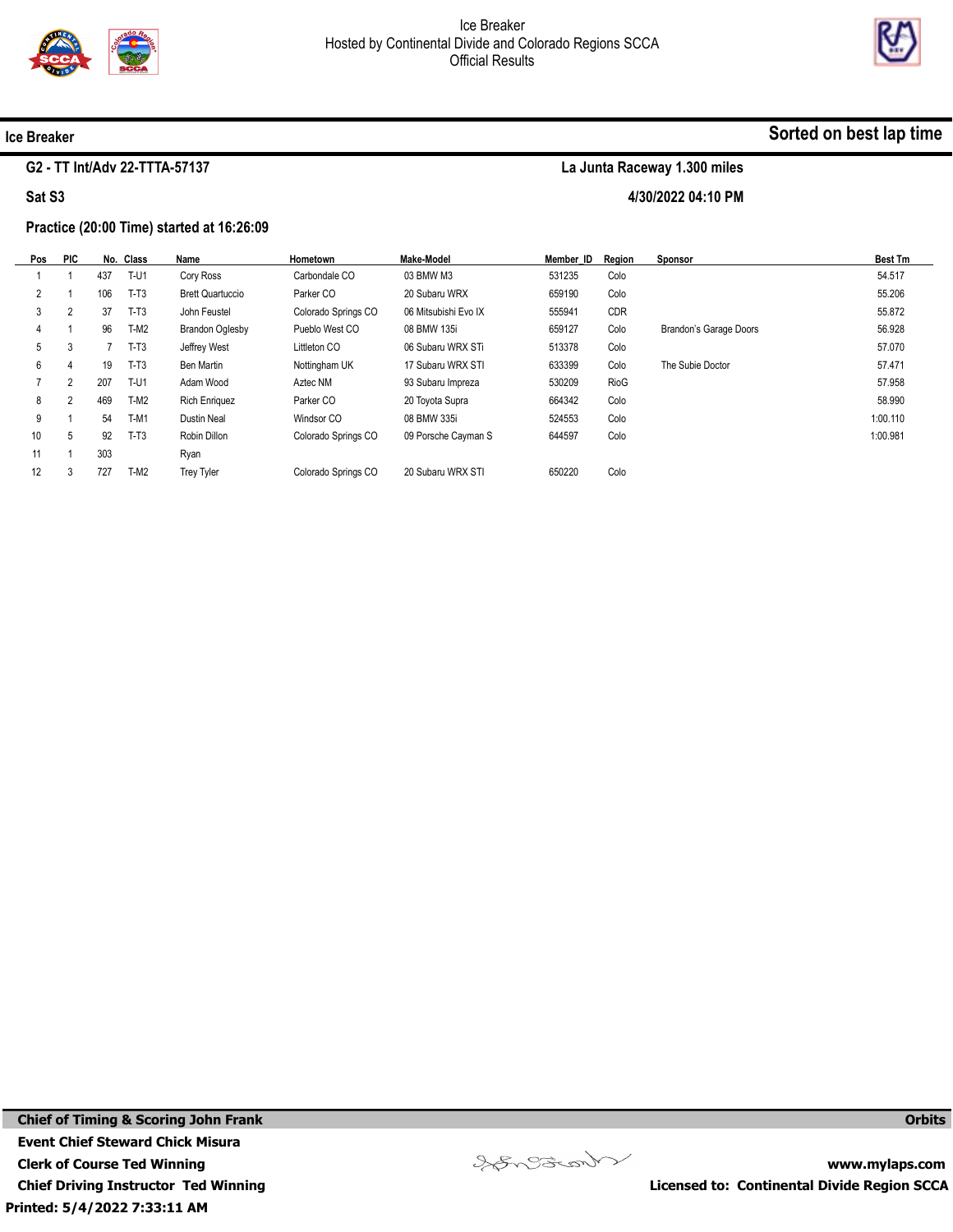



Sorted on best lap time

#### Ice Breaker

#### G1-TT Novice 22-TTTA-57137

Sat S1

## La Junta Raceway 1.300 miles

4/30/2022 10:40 AM

#### Practice (20:00 Time) started at 10:59:35

| Pos | <b>PIC</b> |     | No. Class | Name                   | Hometown            | Make-Model                   | Member ID | Region     | Sponsor                | <b>Best Tm</b> |
|-----|------------|-----|-----------|------------------------|---------------------|------------------------------|-----------|------------|------------------------|----------------|
|     |            | 723 | $T-M1$    | <b>Ricky Medel</b>     | Colorado Springs CO | 14 Ford Shelby GT500         | 658129    | Colo       |                        | 58.824         |
| 2   |            | 67  |           | <b>Tripp Narrow</b>    | Fort Collins CO     | Chevy Corvette               | 626331    |            |                        | 59.858         |
| 3   |            | 9   | $T-T3$    | Thomas Martinez        | La Junta CO         | 03 BMW M3                    | 555379    | Colo       | Mishimoto              | 1:00.748       |
| 4   |            | 17  | $T-M3$    | Kevin Durocher         | Loveland CO         | 16 Subaru WRX Premium        |           |            | GrimmSpeed, FactionFab | 1:01.094       |
| 5   | 2          | 64  |           | Devan Villalovos       | Glenwood Springs CO | 18 Subaru WRX STI Type RA    | 676834    | Colo       |                        | 1:01.130       |
| 6   |            | 169 | $T-S4$    | Randy Millar           | Parker CO           | Porsche Boxster S            | 668597    | Colo       |                        | 1:01.710       |
|     |            | 103 | $T-T2$    | Logan Owens            | Colorado Springs CO | 997 Chevy Camaro Z28         | 676827    | Colo       |                        | 1:02.924       |
| 8   |            | 77  | $T-T4$    | <b>Charles Hill</b>    | Fountain CO         | 08 Mazda Mx5 grand touring   | 678664    | Colo       |                        | 1:03.065       |
| 9   | 3          | 666 |           | Aaron Hakes            | Fort Collins CO     | Subaru WRX                   | 651278    | <b>CDR</b> | hondapartsused.com     | 1:03.730       |
| 10  | 4          | 44  |           | Adam Sheehan           |                     | Mini Cooper                  |           |            |                        | 1:04.783       |
| 11  |            | 91  | $T-T5$    | <b>Brandon Meadows</b> | Parker CO           | 88 Honda CRX Si              | 533422    | Colo       |                        | 1:06.738       |
| 12  | 5          | 21  |           | Adam Fellows           | Pueblo West CO      | 89 Honda Civic Hatchback 2Dr | 679496    | Colo       | <b>IlluminAuto</b>     | 1:13.098       |
| 13  | 6          | 8   |           | <b>Tony Monroy</b>     | Thornton CO         | 04 Acura Rsx type s          |           | Colo       |                        | 1:16.748       |
|     |            |     |           |                        |                     |                              |           |            |                        |                |

Printed: 5/4/2022 7:31:17 AM Chief of Timing & Scoring John Frank Event Chief Steward Chick Misura Clerk of Course Ted Winning Chief Driving Instructor Ted Winning



www.mylaps.com Licensed to: Continental Divide Region SCCA

**Orbits**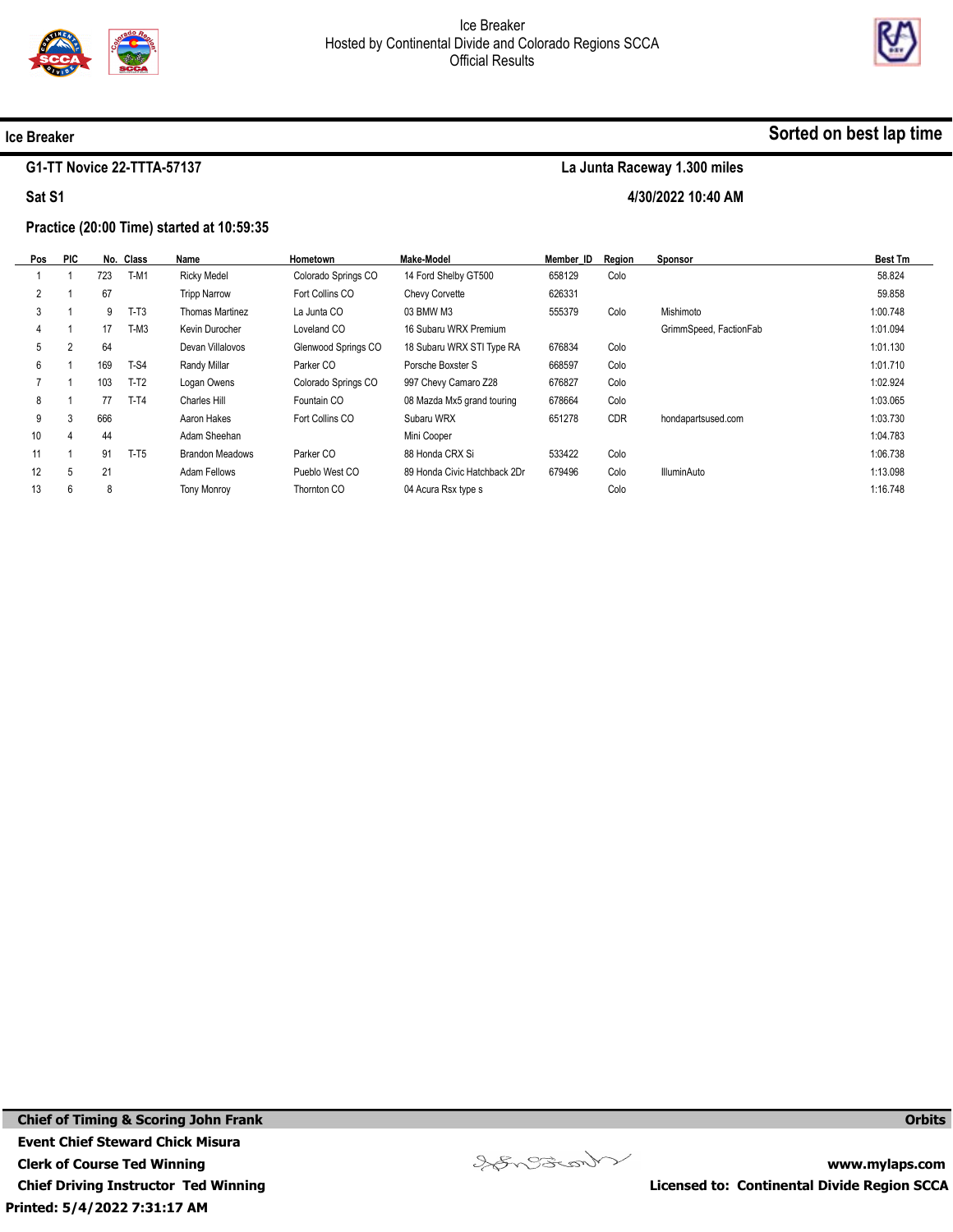

La Junta Raceway 1.300 miles

4/30/2022 01:10 PM



#### Ice Breaker

#### G1-TT Novice 22-TTTA-57137

Sat S2

# Practice (20:00 Time) started at 13:13:57

| Pos | <b>PIC</b> |     | No. Class | Name                   | Hometown            | <b>Make-Model</b>            | Member ID | Region     | <u>Sponsor</u>         | <b>Best Tm</b> |
|-----|------------|-----|-----------|------------------------|---------------------|------------------------------|-----------|------------|------------------------|----------------|
|     |            | 723 | $T-M1$    | <b>Ricky Medel</b>     | Colorado Springs CO | 14 Ford Shelby GT500         | 658129    | Colo       |                        | 57.873         |
|     |            | 67  |           | <b>Tripp Narrow</b>    | Fort Collins CO     | Chevy Corvette               | 626331    |            |                        | 58.332         |
| 3   |            | 17  | $T-M3$    | Kevin Durocher         | Loveland CO         | 16 Subaru WRX Premium        |           |            | GrimmSpeed, FactionFab | 1:00.013       |
|     |            | 9   | $T-T3$    | Thomas Martinez        | La Junta CO         | 03 BMW M3                    | 555379    | Colo       | Mishimoto              | 1:00.729       |
| 5   |            | 103 | $T-T2$    | Logan Owens            | Colorado Springs CO | 997 Chevy Camaro Z28         | 676827    | Colo       |                        | 1:01.827       |
| 6   | 2          | 64  |           | Devan Villalovos       | Glenwood Springs CO | 18 Subaru WRX STI Type RA    | 676834    | Colo       |                        | 1:02.437       |
|     | 3          | 169 |           | Randy Millar           | Parker CO           | Porsche Boxster S            | 668597    | Colo       |                        | 1:02.439       |
| 8   | 4          | 44  |           | Adam Sheehan           |                     | Mini Cooper                  |           |            |                        | 1:03.017       |
| 9   |            | 77  | $T-T4$    | <b>Charles Hill</b>    | Fountain CO         | 08 Mazda Mx5 grand touring   | 678664    | Colo       |                        | 1:03.791       |
| 10  |            | 91  | $T-T5$    | <b>Brandon Meadows</b> | Parker CO           | 88 Honda CRX Si              | 533422    | Colo       |                        | 1:07.150       |
| 11  | 5          | 21  |           | Adam Fellows           | Pueblo West CO      | 89 Honda Civic Hatchback 2Dr | 679496    | Colo       | <b>IlluminAuto</b>     | 1:10.618       |
| 12  | 6          | 8   |           | <b>Tony Monroy</b>     | Thornton CO         | 04 Acura Rsx type s          |           | Colo       |                        |                |
| 13  |            | 666 |           | Aaron Hakes            | Fort Collins CO     | Subaru WRX                   | 651278    | <b>CDR</b> | hondapartsused.com     |                |

Songonal

www.mylaps.com Licensed to: Continental Divide Region SCCA

**Orbits** 

## Sorted on best lap time